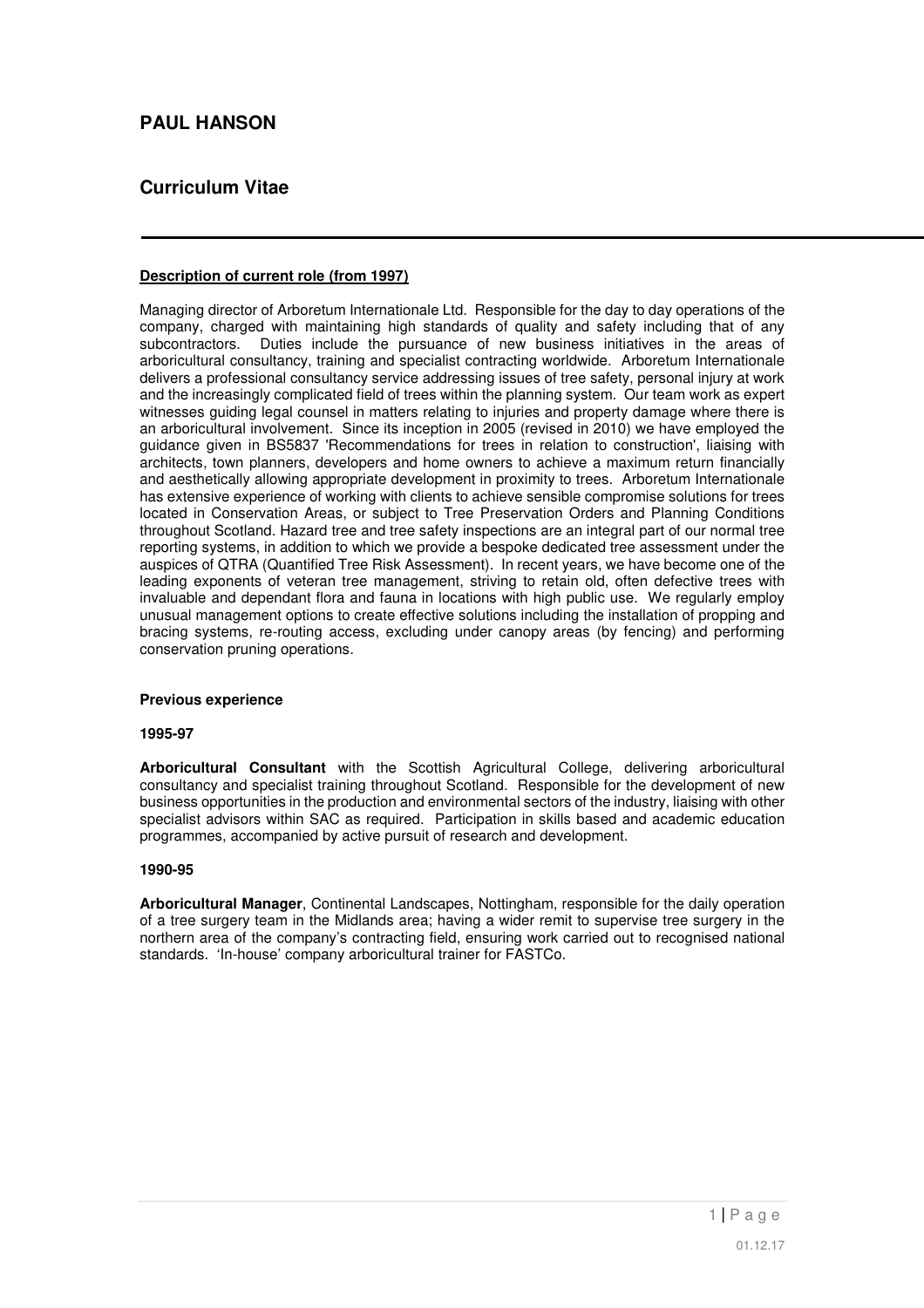#### **MEMBERSHIP OF PROFESSIONAL BODIES**

Professional member of the International Society of Arboriculture (No. 16263) Professional member of the Arboricultural Association (No. 00157) Member of the Royal Forestry Society Registered in the Law Society of Scotland, Directory of Expert Witnesses (No. 4362) Registered in the UK Register of Expert Witnesses (No. JSP/E3420) Registered in the National Expert Witness Agency (No. E16568) Expert arboricultural member of the Association of Personal Injury Lawyers

## **COMMITTEE WORK & OTHER ACTIVITIES**

Trustee of the Arboricultural Association (2001-2004) Committee member of the Arboricultural Association's Scottish Branch (2008- 2016) Chairman of the Arboricultural Association's Scottish Branch (2008-2015) Chairman of the Arboricultural Association's Scottish Branch (1997-2001) Scottish representative on the Arboricultural Association's Commercial Committee (1996-98) Arboricultural advisor to iCONic 2010 – present Arboricultural industry representative for National Occupational Standards on the Trees and Timber Industry Group (2006 -09) Arboricultural industry representative for amenity trees on the Scottish Government's Tree Health Advisory Group (2011-2014)

#### **RELEVANT QUALIFICATIONS**

FdSc Arboriculture, University of Central Lancashire The Civil Procedure Rules for Expert Witnesses Certificate (Bond Solon) Construction Skill Certification Scheme Reg. no. 03985432 (Consultant) LANTRA Professional Tree Inspector Bond Solon Certificate of Achievement in Civil Procedures Rules Training AA Technicians Certificate Licensed user of the Quantified Tree Risk Assessment System (no.1358) LOLER inspector for arboriculture (NPTC Cert. No. 302786) ISA Certified Arborist (1997- 2009) RFS Certificate in Arboriculture

## **OTHER**

Consulting author of the AA Industry Code of Practice for Tree Work at Height (2015) Recipient of the AA Scottish Branch award for services to Arboriculture (2013) Co-author and editor of the AA's - A Guide to the use of MEWPs in Arboriculture (2008) Regular contributor to arboricultural, forestry and safety publications AA Scottish Branch co-ordinator of National Arbor Day (1997 to 2010) Founder and National co-ordinator of Climb a Mile in aid of Help for Heroes (2011)

#### **TRAINING QUALIFICATIONS**

| 1999 - | 2006 | NPTC Senior Verifier and Assessor for Utility Arboriculture      |
|--------|------|------------------------------------------------------------------|
| 1999 - | 2006 | NPTC/LANTRA Verifier and Assessor for Forestry and Arboriculture |
| 1995 - | 2010 | NPTC/LANTRA Trainer and Assessor for Forestry and Arboriculture  |
| 1999 - | 2010 | NPTC/LANTRA Trainer and Assessor for Utility Arboriculture       |
| 1995-  | 2011 | LANTRA Trainer and Assessor for Forestry and Arboriculture       |
|        |      |                                                                  |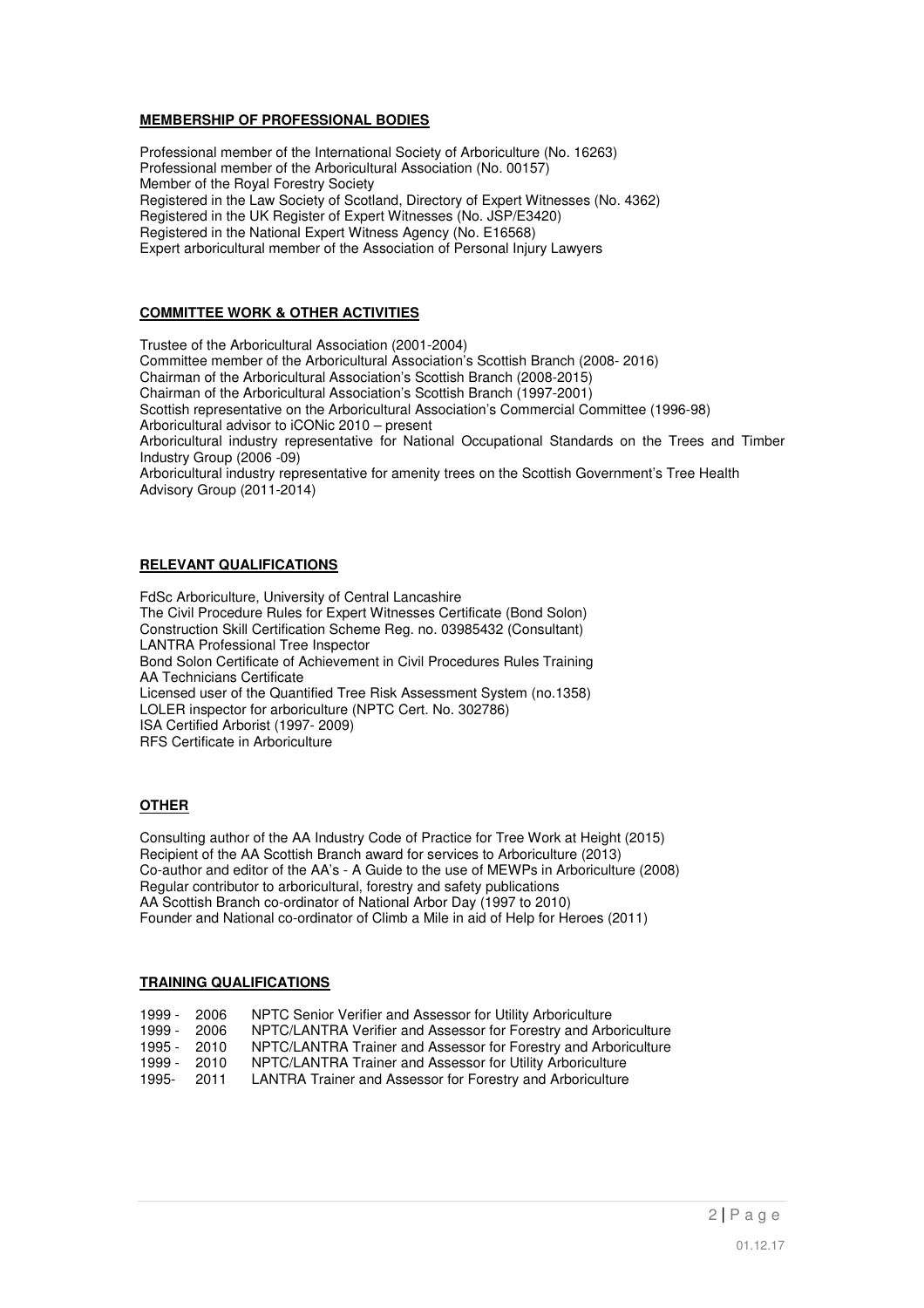# **CONTINUING PROFESSIONAL DEVELOPMENT RECORD**

| AA Scottish Branch Winter Lecture: Standards in Urban Tree management<br>University Botanic Garden, Dundee                                                                                   | January 2017   |
|----------------------------------------------------------------------------------------------------------------------------------------------------------------------------------------------|----------------|
| Wood Decay Fungi - AA seminar: Dr. Lynn Boddy, Dr. Helen Reid<br>Royal Botanic Garden Edinburgh                                                                                              | October 2016   |
| Picus Masterclass Seminar: John Harraway for Sorbus Ltd.<br>Nottingham Trent University, Brackenhurst Campus                                                                                 | October 2016   |
| Tree Forks - AA seminar: Dr. D. Slater<br>Royal Botanic Garden Edinburgh                                                                                                                     | September 2016 |
| <b>TROBI Allan Mitchell Memorial Lecture: New Trees Dr. John Grimshaw</b><br>Royal Botanic Garden Edinburgh                                                                                  | June 2016      |
| AA Scottish Branch Winter Lecture: Alien Invasive Pathogens - A Threat to UK Trees<br>Callendar House, Falkirk                                                                               | January 2016   |
| AA Scottish Branch Seminar: Trees and the Law<br>Royal Botanic Garden Edinburgh                                                                                                              | June 2015      |
| <b>National Tree Collections of Scotland - Annual Meeting</b><br>Drumlanrig Estate                                                                                                           | June 2015      |
| AA Scottish Branch Seminar and AGM: Tree Planting Solutions<br>Doune Hall, Stirlingshire                                                                                                     | February 2015  |
| Arboricultural Association - Tree rigging update<br>Royal Botanic Garden Edinburgh                                                                                                           | October 2014   |
| Lantra Professional Tree Inspection - AA update<br>Royal Botanic Garden Edinburgh                                                                                                            | September 2014 |
| <b>Ancient Tree Forum</b><br>Annual General meeting Scone/Rothiemurchus<br>Guest Speaker - Propping and supporting Veteran and heritage trees                                                | June 2014      |
| <b>Claus Mattheck VTA update</b><br>Royal Botanic Garden Edinburgh                                                                                                                           | May 2014       |
| AA Scottish Branch Seminar and AGM: Pest & Disease Outbreaks<br>Glasgow Botanic Garden                                                                                                       | February 2014  |
| Arboricultural Association - Delivering Tree Work Seminar<br>City of Edinburgh Council Chambers                                                                                              | October 2013   |
| <b>Arboricultural Association Annual General Conference</b><br><b>Exeter University</b>                                                                                                      | September 2013 |
| National Tree Collections of Scotland - Annual Meeting<br>Benmore Botanic Garden                                                                                                             | June 2013      |
| Arboricultural Association - Pest and diseases update<br>Dewar's Centre, Perth                                                                                                               | May 2013       |
| AA Scottish Branch Seminar and AGM: Veteran Tree Management<br>Dawyck Botanic Garden, Peebles                                                                                                | January 2013   |
| Scottish Tree Officers Group - Heritage Tree Management<br>Loch Lomond and the Trossachs National Park Headquarters<br>Guest Speaker - Legislative protection for Veteran and heritage trees | October 2012   |
| Arboricultural Association - BS5837 2012 update<br>Dewar's Centre, Perth                                                                                                                     | September 2012 |
| National Tree Collections of Scotland - Managing the Dunkeld Estate<br>Hilton Dunkeld, Perthshire<br>Guest Speaker - Revitalising the Dunkeld estate                                         | April 2012     |
| ICF South Scotland Regional Group - Tree Safety & Duty of Care<br>The Royal Hotel, Bridge of Allan                                                                                           | March 2012     |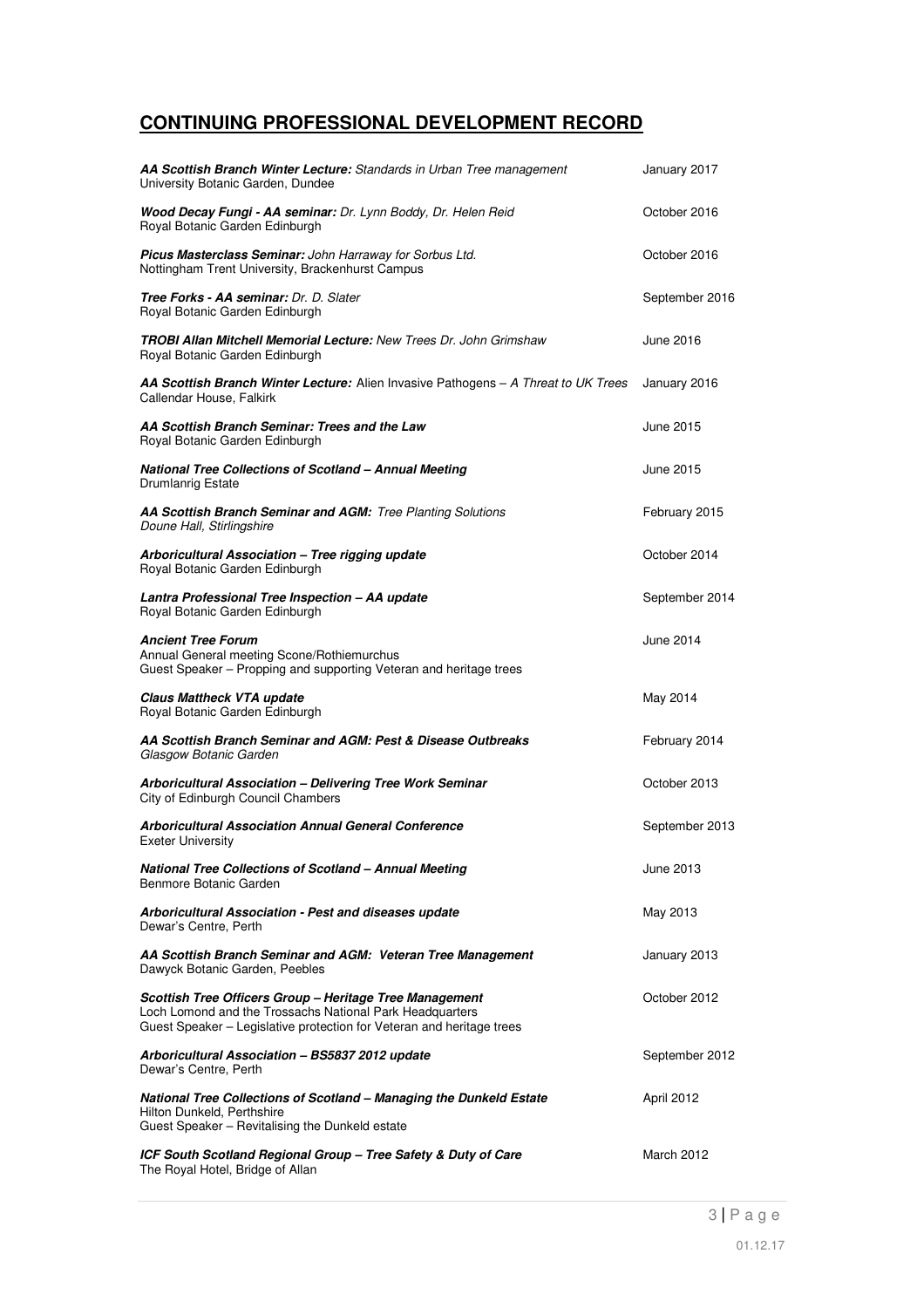| AA Scottish Branch Seminar and AGM: Heritage tree collections/TROBI<br>Camperdown Park, Dundee                            | January 2012     |
|---------------------------------------------------------------------------------------------------------------------------|------------------|
| Expert Witness Institute -How to be a superior expert witness<br>The Western Club, Glasgow                                | November 2011    |
| Institute of Groundsmanship - Hazard Tree Inspection/management<br>Scotsturf Show, Ingliston, Edinburgh, Guest Speaker    | November 2011    |
| AA Scottish Branch - Tree Health Seminar<br>Forest Research, Roslyn, Edinburgh                                            | August 2011      |
| Forestry Commission Tree Health Seminar - Phytophthora update<br>Loch Lomond and the Trossachs National Park Headquarters | October 2011     |
| Institute of Groundsmanship - Veteran Tree Management<br>Scotsturf Show, Ingliston, Edinburgh, Guest Speaker              | November 2010    |
| <b>Arboricultural Association Annual General Conference</b><br><b>Manchester University</b>                               | September 2010   |
| <b>Claus Mattheck VTA update</b><br>Hilton Dunkeld, Perthshire                                                            | May 2010         |
| Scottish Native Woodlands - PAWS seminar<br>Hilton Dunkeld, Perthshire                                                    | May 2010         |
| AA East Anglia Branch - Work at Height Regulations seminar<br>Guest speaker                                               | <b>July 2010</b> |
| <b>Forestry Commission Tree Health Seminar</b><br>Scone Palace, Perthshire                                                | October 2009     |
| Arboricultural Association Annual General Conference<br><b>Exeter University</b>                                          | September 2009   |
| <b>NPTC/LANTRA CS Updating Meeting</b><br>Glasgow                                                                         | August 2009      |
| AA Scottish Branch - Work at Height Regulations seminar<br>Guest speaker                                                  | <b>July 2009</b> |
| Mike Ellison - Visual Tree Assessment Update<br>Hilton Dunkeld, Perthshire                                                | May 2009         |
| Neville Fay, Ted Green - Veteran tree management<br>Glasgow                                                               | November 2008    |
| AA Scottish Branch Seminar and AGM: Heritage trees/landscapes<br>Kelburn Castle, Largs                                    | August 2008      |
| Sorbus International Ltd - An update for Picus Sonic Tomography.<br>Wiltshire Agricultural College, Lackham.              | <b>July 2008</b> |
| Arch Networks/Latvia Forest Services - Professional visit<br>Latvia                                                       | May 2008         |
| Claus Mattheck VTA update<br>Leicester Racecourse                                                                         | May 2008         |
| Lantra Awards – Arboriculture and Bats – A Guide For Practitioners<br>Royal Botanic Garden Edinburgh                      | November 2007    |
| AA Scottish Branch Seminar: Structural Defects in Trees<br>Countryside Inn, Milton Bridge, Penicuik                       | August 2007      |
| Why trees fall down - thermal imaging seminar<br>Hilton Dunkeld, Perthshire                                               | May 2007         |
| NPTC / Lantra Woodchipper & Stumpgrinder Assessor Updating Meeting<br>Hilton Dunkeld, Perthshire                          | <b>July 2006</b> |
| <b>NPTC Utility Verifiers Updating Meeting</b><br>Dunkeld, Perthshire                                                     | June 2006        |